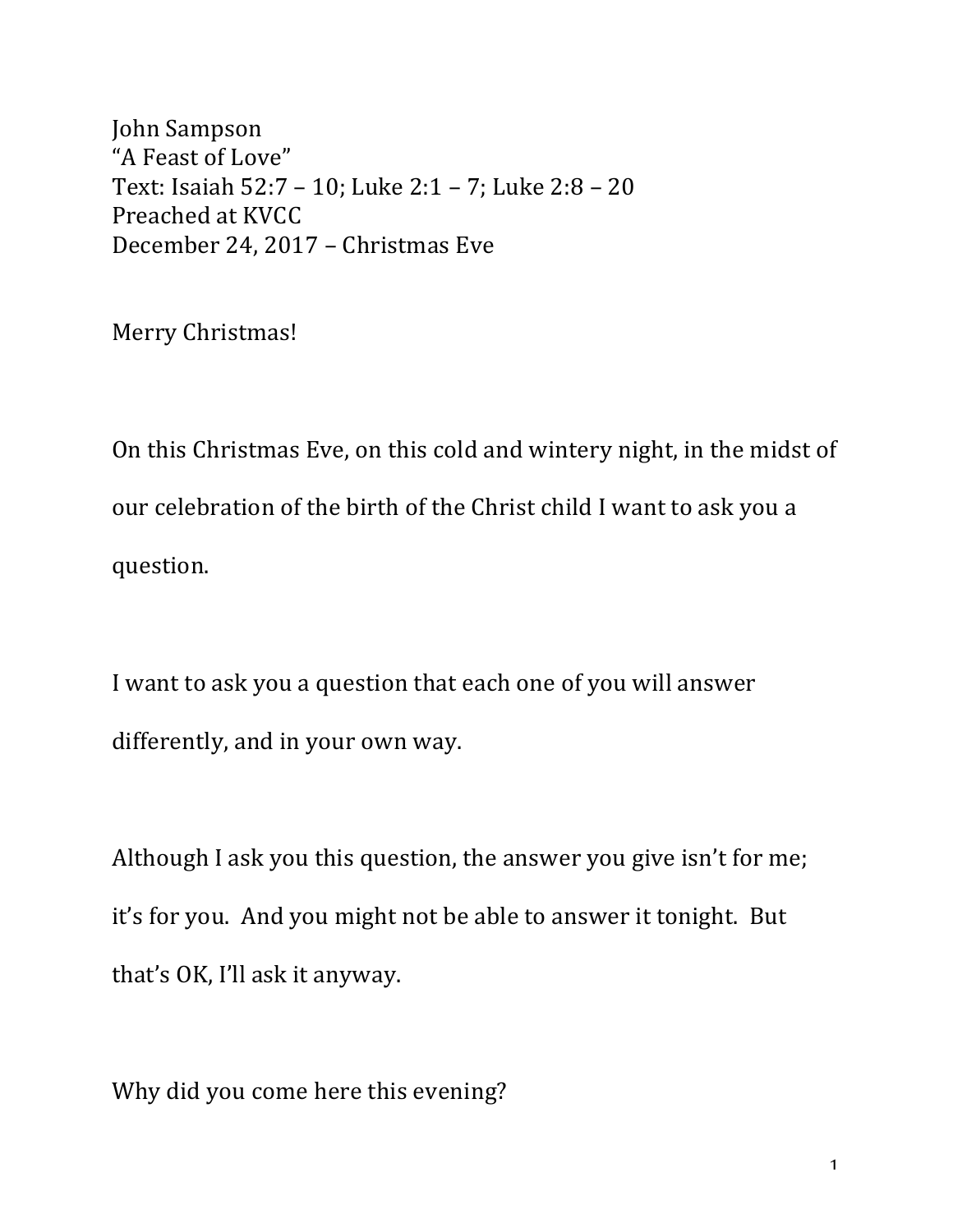Why did you come to this place?

What was your heart looking for as you came in through the front doors of this church?

Tonight we've heard a story told through readings and carols, through candlelight and poems. We've heard a story of how God promised to return to a people who lived in the ruins of their country, and of their lives. And in the prophet's visionary words we were given an image of the moment when God returns, and we see the joy and healing that is birthed in her desperate people.

Did you come here this evening to hear this story? Did you come here tonight to believe it might just be possible to end the brokenness of your life, and the life of the world?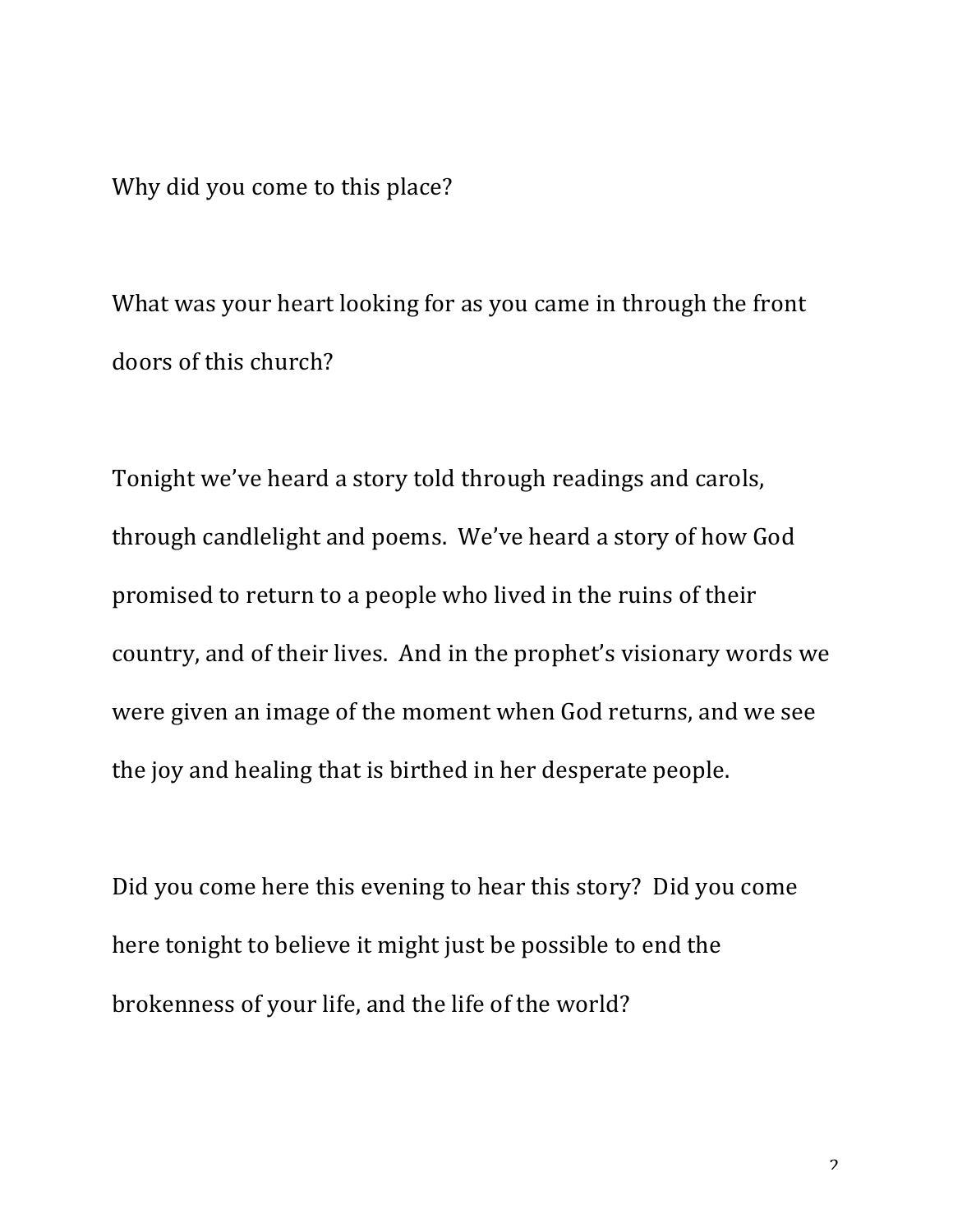We heard the story of Joseph and his soon-to-be wife Mary traveling to Bethlehem for a census count. And in a deep irony, which seems so true of human life, we heard of the birth of Jesus in a manger because all of the hotel rooms in town were full. It's interesting that in this part of the story there is nothing supernatural that occurs. Rather, it seems like a story of ordinary lives, and common challenges.

Did you come here this evening to hear this story? Did you come to hear that something miraculous could happen even in the most ordinary of lives, perhaps in a life as common and unassuming as your life?

We heard the story of shepherds out in the fields dozing, and gossiping with each other when the heavens erupt and the angels come to share great and amazing news. God's messengers tell the shepherds that finally, after centuries of waiting, a great king and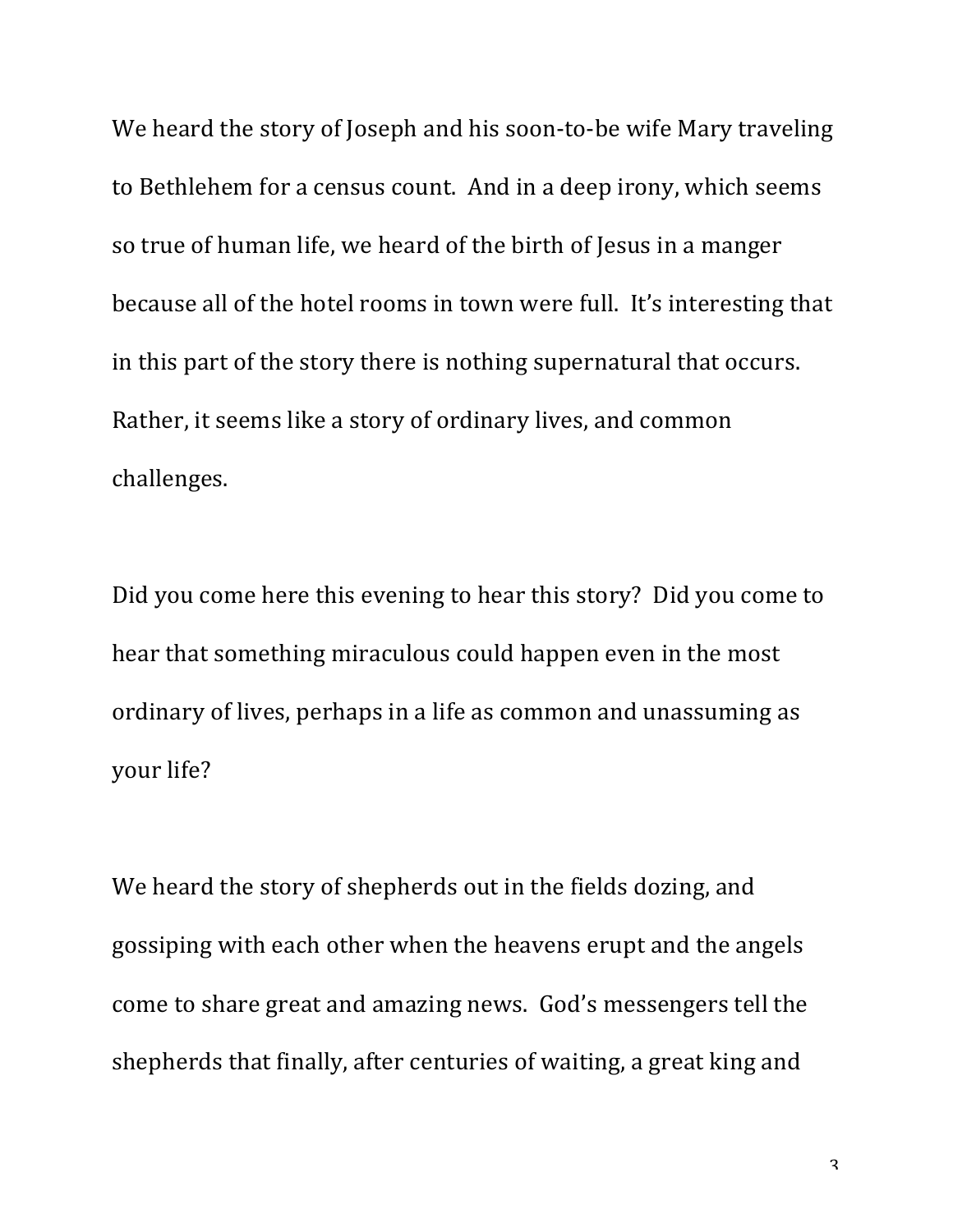savior has been born who will heal his people, and that they can visit him, and partake in his majesty and blessing. So they go and they find the baby just as the angels said he would be. They share their story with his parents, and everyone is floored by what has just gone down out in the fields. After a night spent with the baby and his parents, the shepherds walk back to their pastures singing and praising God as the sun rises over the fields.

Did you come here this evening to hear this story? Did you come hoping for an angelic eruption within your own heart that would lead you to a salvation from the challenges in your life for which you seem to have no answer?

Or perhaps you didn't come to hear stories at all. Tonight, in this place, we are surround by these people, some we know, and some who may be strangers to us. We are bathed in candlelight, and our hearts are moved by the music we hear, and the carols we sing.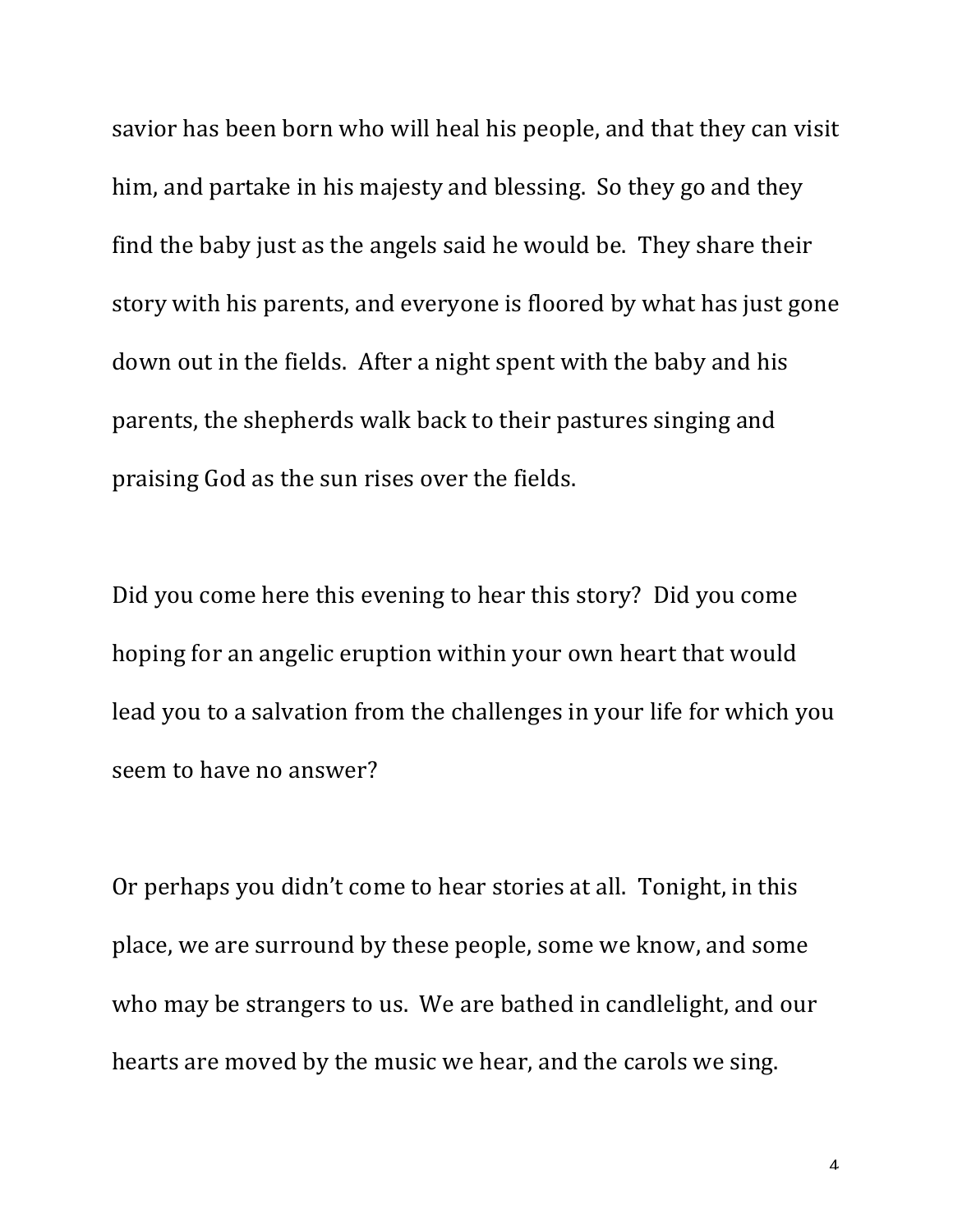Did you come here this evening to forget the loneliness that may haunt your life and be in community? Did you come here to be washed by light, a light that you hope can drive off the darkness from even the distant corners of your life? Did you come tonight wishing your heart would be moved with joy by the music of this service?

Why did you come here this evening?

What was your heart looking for as you came in through the front doors of this church?

Like I said, each one of us will respond to these questions differently.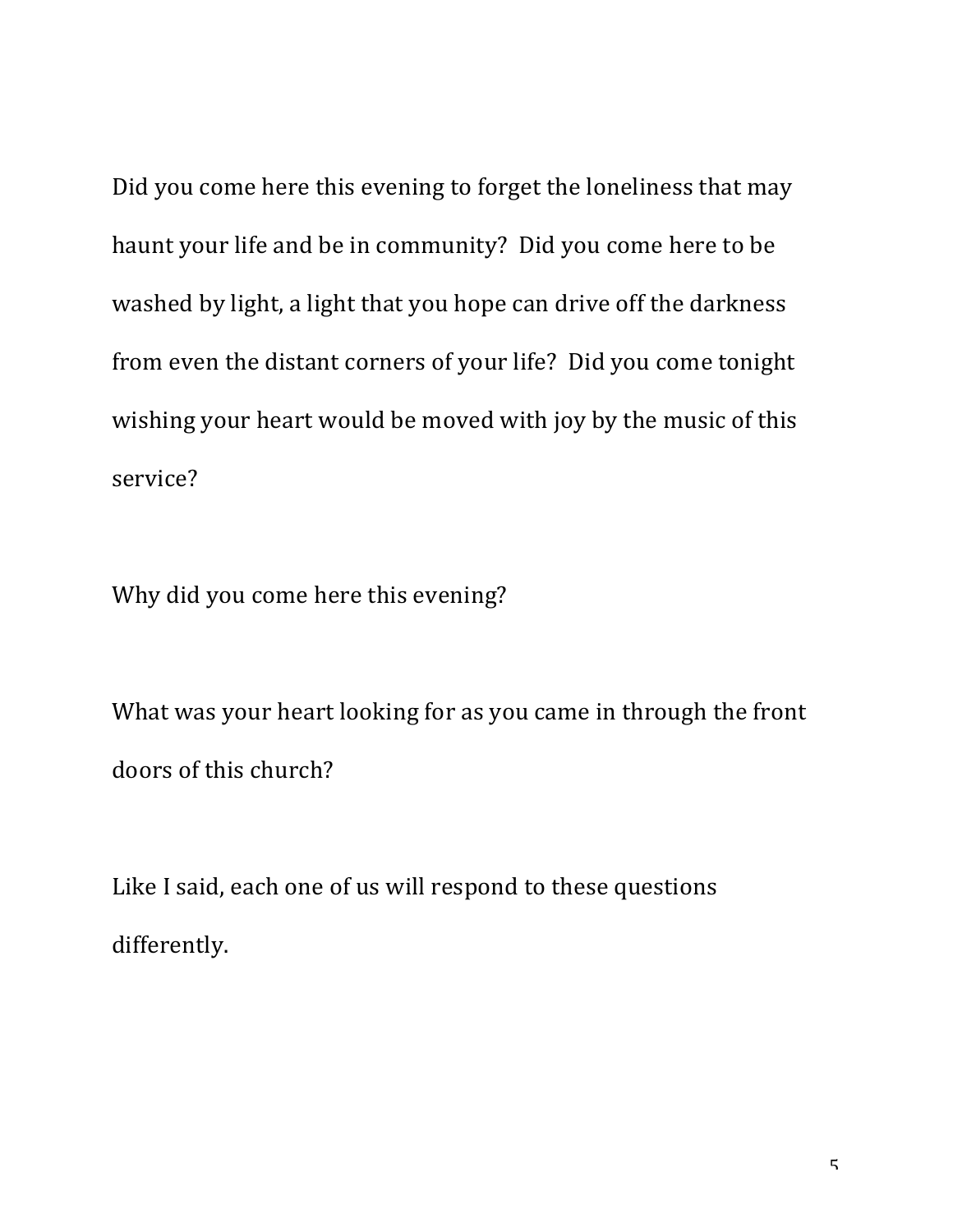But although we may provide answers that reflect our individual experience, I think they may all well up from a common desire.

The story of Christmas is a story of love, of God's love for each one of us. It is a story in which God remembers her people even as we hurt ourselves, and each other. But God doesn't just remember us. Love is more than that. Love is more than a thought. It is an action. It is a manifestation. It is an emotion that takes on flesh and lives among us. And it thrives in the ordinary imperfection of our lives.

Our tradition tells us that God doesn't just remember us, she is born among us on Christmas in the child named Jesus.

And what's more, our tradition tells us that God doesn't just remember us, she is born among us in the love we have for ourselves and for one another.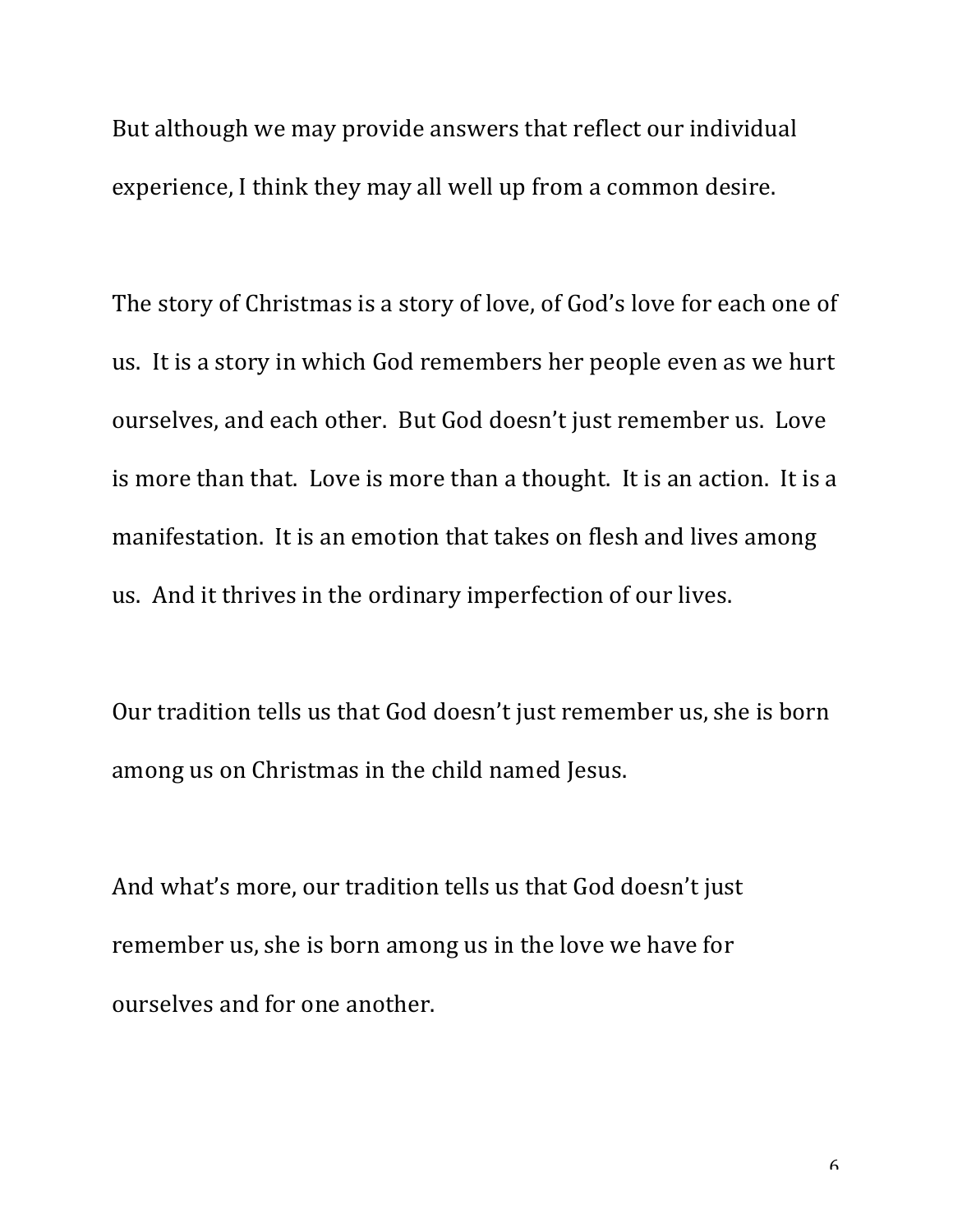Love is born to regular people, just like you and me.

Love is born in regular people, just like you and me.

When we came through those front doors earlier this Christmas evening did we come to hear stories of Love? Did we come to sing songs of Love? Did we come to be among these people in a spirit of Love? Did we come hoping, against all hope, that we might experience just a little taste of...Love?

Because that is what Christmas is. It is a feast of love.

God comes to us through the baby Jesus. The Holy One comes to us through Jesus' teachings of love and compassion. The Divine comes to us when Jesus shows us how to feed the hungry, and cloth the naked. I Am That I Am comes to us when Jesus models how we can see those who have become invisible in our community, and hear